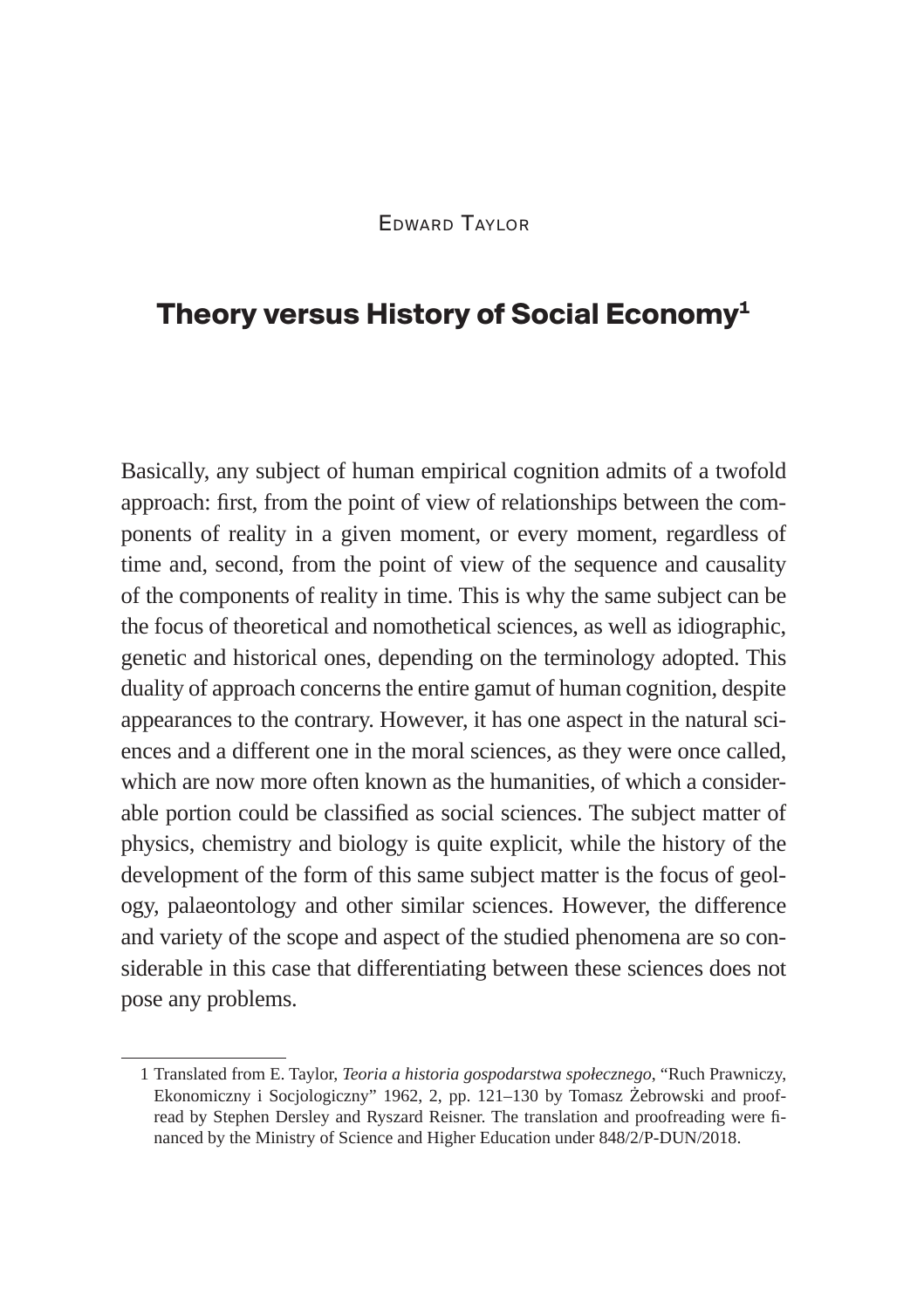It is a different story with the humanities, even more so with the social sciences, which are the primary concern here. Their subject matter as a rule admits of the dual approach mentioned earlier. Philology, grammar and stylistics have linguistics as their counterpart, which studies the history of language. Next to law studies, there is the history of law. It would seem that political and social histories have no theoretical counterparts. Meanwhile, sociology may be playing this role quite well, though it has perhaps not gone far enough in this direction yet. However, it has for a long time already been the case that economic history has accompanied the development of economics or political economy, whatever it is called, when understood as a theoretical science.

As far as economics is concerned, a certain confusion of ideas has been developing for a long time in this respect; deplorable misunderstandings and misconceptions have taken place, laden with far-reaching theoretical and practical consequences. This confusion of ideas takes two principal forms, concerning two issues that slightly differ from each other but are nonetheless closely tied and intertwined. These are, on the one hand, the distinction between the subjects of economics and economic history, and on the other, the viewing of economic development in terms of certain regularities.

Undeniably, the subject matter of the research of both economics and economic history is phenomena of exactly the same kind and scope. These are economic phenomena, that is, ones concerning social income, specifically the production, exchange and distribution of goods and services which making up social income. The only cause of contention in this regard is the scope of services included in it. *Prima facie*, unless one ponders the matter seriously, the simplest and  $-$  at the same time, to put it bluntly  $-$  the crudest way of drawing the distinction springs to mind. This involves distinguishing the areas of research pursued in the two fields in question by applying the criterion of a point in time to their common researchable phenomena. Thus, what has passed is assigned to economic history, while what is now and continues to be, belongs to the theory of economics.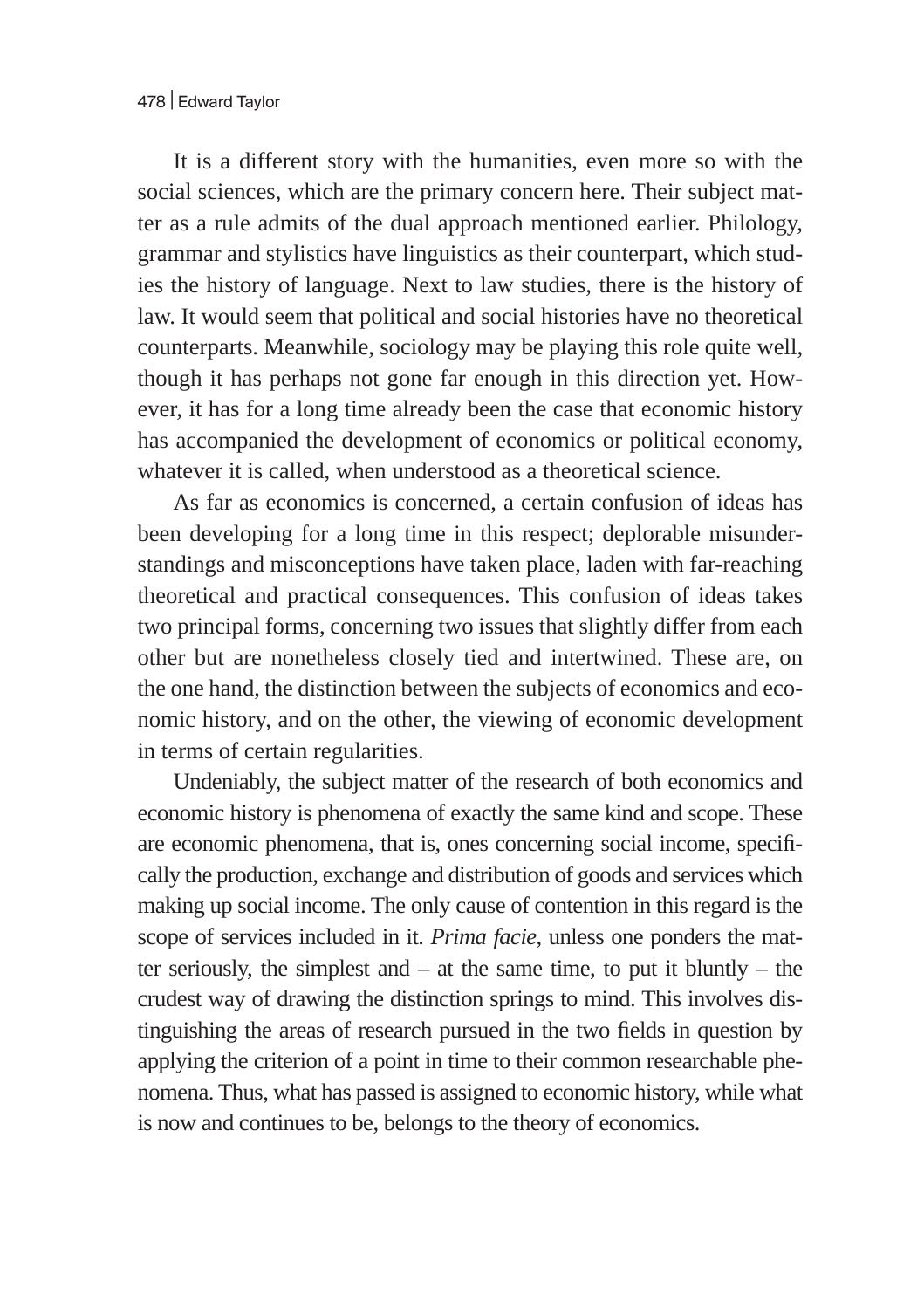The distinction is indeed a mechanical one, but it is very convenient and expedient as a convention. It was commonly used in our country when Polish economic history was emerging and taking its first independent steps. Among our scholars in this field, a versatile, ingenious and subtle polymath, Franciszek Bujak, did not overly stress this approach but another profound and conscientious mind, Jan Rutkowski, was quite fond of it. After the First World War, he held that economic phenomena from before the war belonged to economic history, while after the Second World War, he assigned the phenomena that occurred prior to the war to this history. Naturally, he was not absolutely strict about the distinction, allowing for exceptions and making the distinction dependent on a number of conditions.

However, I have the impression that the successors of these great masters and many other Polish economic historians have changed this distinction—rather conventional in nature—into a dogma. They tend to think that if economists make past facts the subject of their study, they thereby encroach on their turf—like a poacher who does not belong there. They believe that if research is concerned with 19th-century facts, or even, say, the interwar period in Poland, ipso facto it belongs to economic history and thus it must be studied, necessarily and exclusively, by an economic historian and only the latter may supervise a doctoral dissertation in this field.

It seems that this stance is absolutely wrong and smacks of a division of labour between craftsmen or qualified workers implemented through agreements and work rules, and regulations or administrative provisions concerning particular occupations. Can research work be subject to such simplified and conventional divisions?

What does the work of economists and economic historians consist in? Economic theorists study economic phenomena in terms of such characteristics that are common to them and are prone to generalisations. For this purpose, they disregard the accidental or individual characteristics of particular phenomena and isolate them from the impact of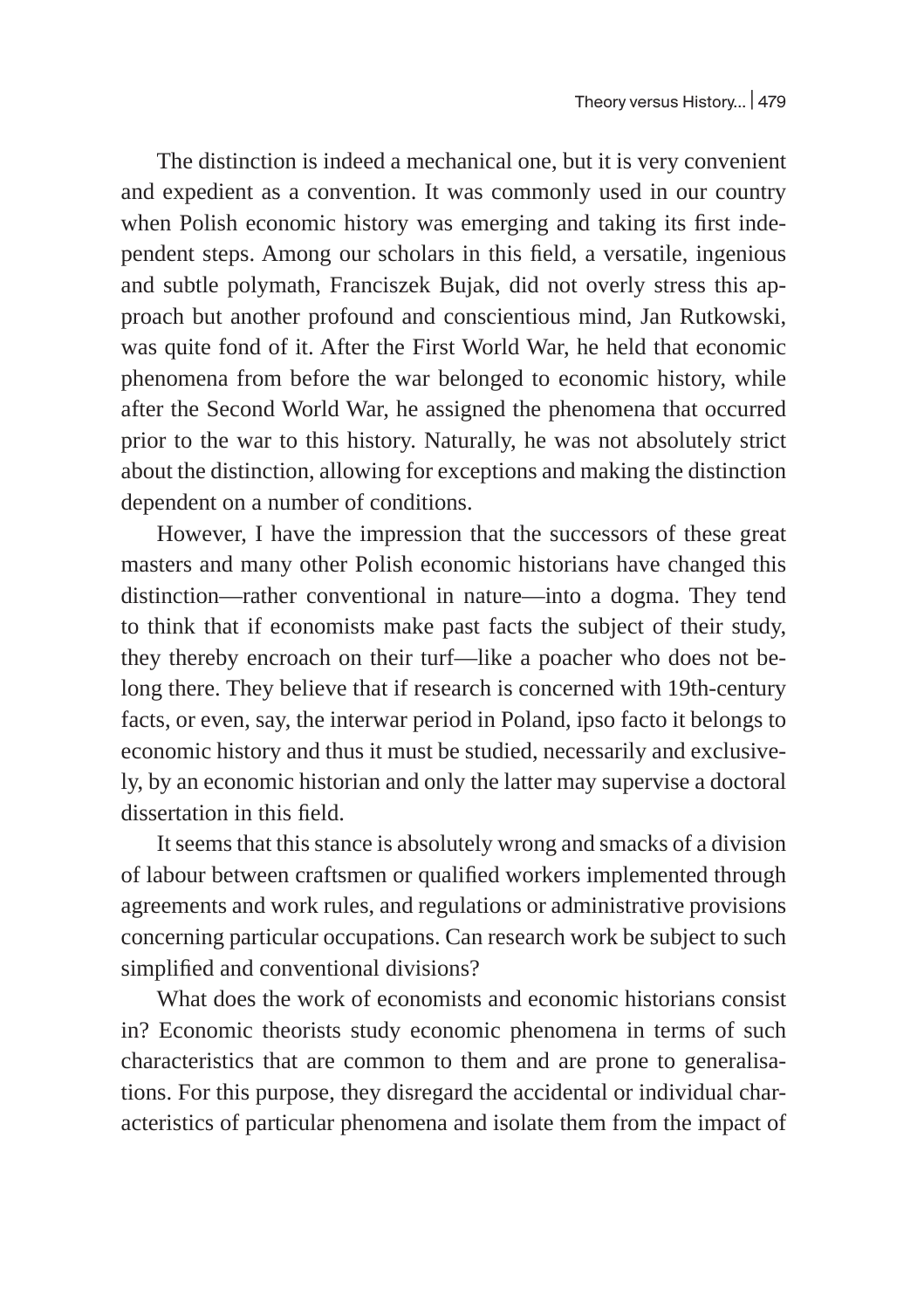their various configurations. They look for that which is more or less common, study various forms of relationships between phenomena and the conditions under which they occur, and try to establish the degree and kind of their universality, depending on various conditions. Meanwhile, the field of interest of economic historians covers something completely different. Their research focuses above all on establishing facts, wherever they are not absolutely certain, followed by finding any causality between them in the unique form of their unique sequence. In this way, they obtain a presentation and investigation of a sequence of facts over time in their entire diversity and completeness.

Obviously, these two types of research are interdependent and overlap. An economic historian in presenting and explaining a sequence of facts must make use of the concepts and causalities or interdependences developed by an economic theorist and, on the other hand, an economist must use the facts and interdependences established by an economic historian. On many an occasion, in certain areas, one type of work can be hardly distinguished from the other. In particular where the establishment of facts does not pose any difficulty, as for instance, where new or recent times are involved, economists, to achieve their research goals, must establish facts and their unique course and sequence. However, in such a case they encroach on the field of historical studies and more or less competently take on the role of historians. Likewise, economic historians may sometimes be forced to create a new research tool for themselves in the form of a concept or a kind of interdependence if they are not satisfied by those provided by theory. However, such a tool, naturally, will be rather temporary, as it will be closely adjusted to the subject matter at hand and thus may not be general or universal enough.

However, despite these mutual encroachments on their respective research turf, it is clear that the difference between the fields of learning under discussion does not lie in the time in which the studied facts arose, or the subject of research, but rather in the research method and goal. One research method is used for theory, and another one for his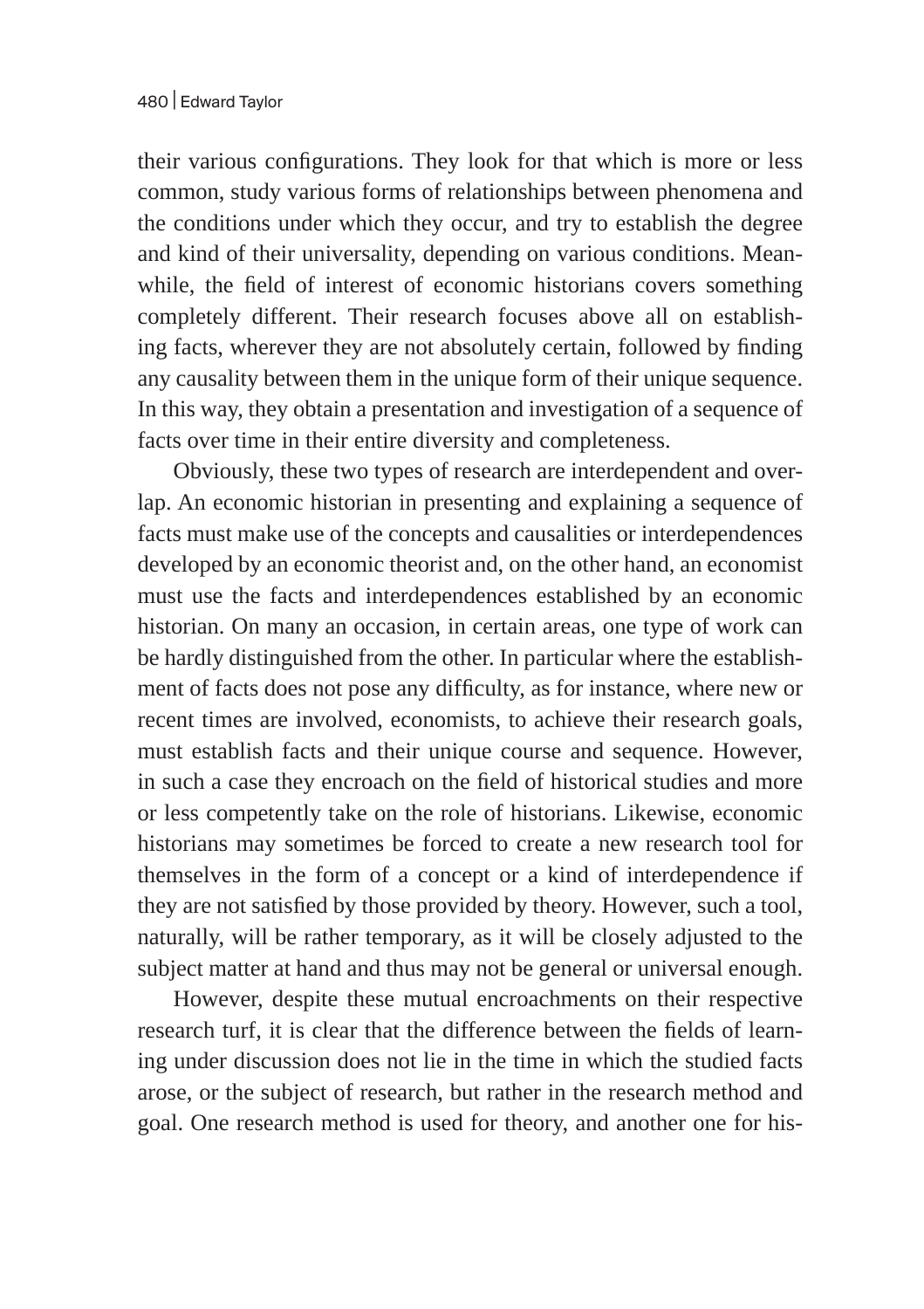tory. Theoretical study and historical study pursue different goals This is where the borderline between research by economic theorists and economic historians runs.

It is obvious that the generalisations arrived at by an economist stem not only from the present experiences but also past ones, from the accumulated knowledge and facts often supplied by economic historians. After all, for instance, although the beginnings of the quantity theory of money reach back to certain findings from the 16th and 17th centuries concerning contemporary events, its development is an outcome of long research into a more distant or more recent past. The research was verified by the study of the quite recent past, such as David Ricardo's work on inflation during the Napoleonic Wars and afterwards. After all, his *High Price of Bullion*<sup>2</sup> cannot possibly be classed as historical scholarship. Nobody will include Thomas Tooke's famous study of the longterm movement of prices and money supply entitled *History of Prices* in economic history either. The study was not only crucial for the theory of money and credit, but also of considerable significance for economic history. Neither will anybody include the great work *Purchasing Power*  of Money by Irving Fisher<sup>3</sup> in economic history, despite the fact that it relies on a meticulous long-term analysis of prices and money supply. The same is true for a more recent work, namely the two-volume excellent work *Theory of Prices* by A.W. Marget<sup>4</sup>, already published in part prior to WWII.

To pass to another area of research, the entire theory of business cycles, or boom-and-bust if you wish, was born and developed—beginning with Clémant Juglar to W.C. Mitchell and contemporary theorists—by tracing the fluctuations of production, price, money and credit curves for the whole period from the early 19th century. Does the fa-

<sup>2</sup> D. Ricardo, *The High Price of Bullion: A Proof of the Depreciation of Bank Notes*, London 1810.

<sup>3</sup> I. Fisher *Purchasing Power of Money. Its Determination and Relation to Credit, Interest and Crises*, New York 1920.

<sup>4</sup> A.W. Marget, *The Theory of Prices*, New York 1938.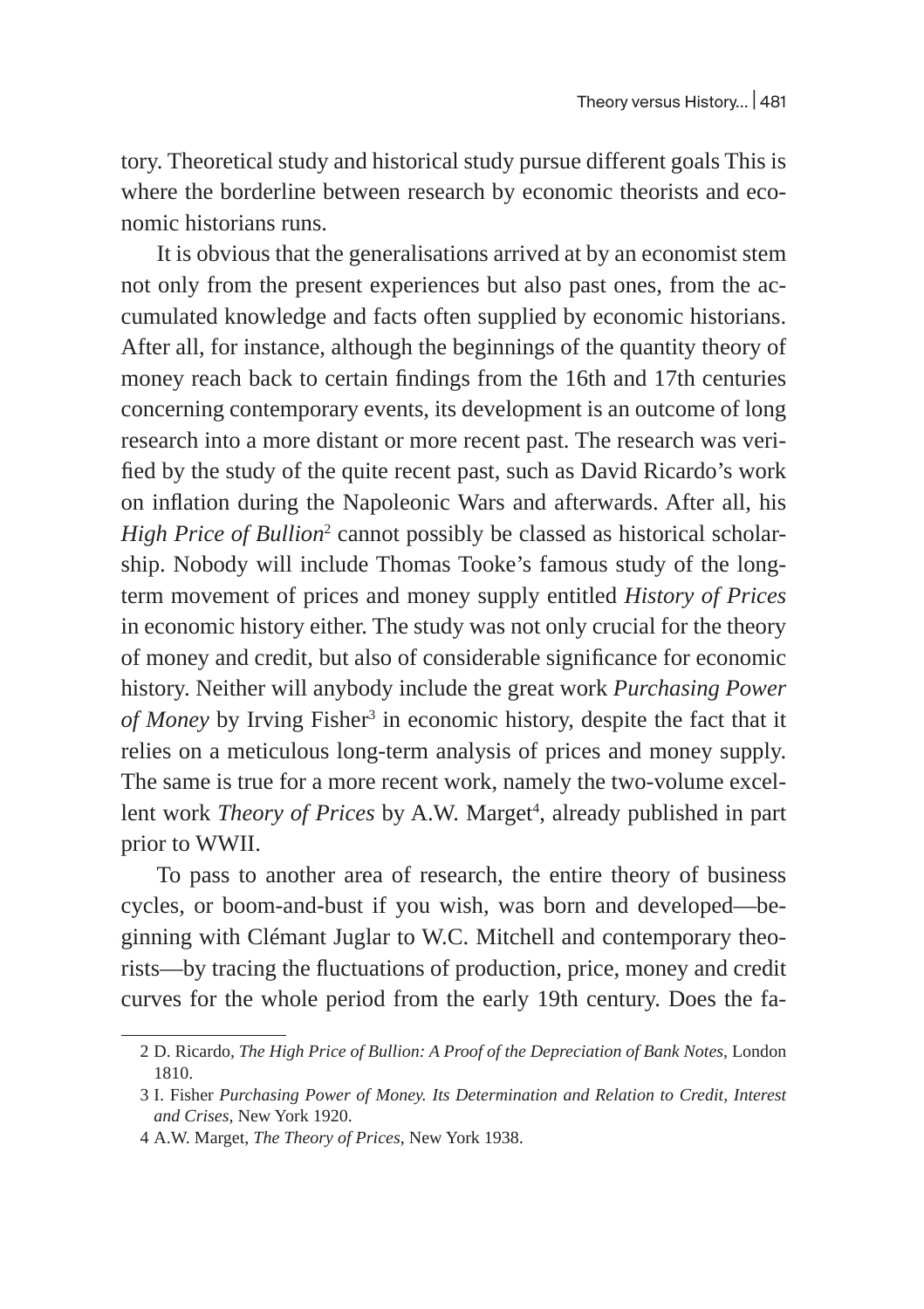mous work *Business Cycles* by W.C. Mitchell<sup>5</sup> belong to economic history because it studies not only the present but above all the past? Don't theorists have a right to rely on historical induction carried out by others or themselves? Can't they verify their theoretical claims using data from the past?

This author believes that such a stance would be clearly absurd. What matters most is how, using what method, for what purpose and from what point of view a given group of facts is considered, regardless of whether they belong to the past or the present. Besides, how very artificial and frail this distinction is, between the present and the past. In spite of all upheavals, reality is continuous and the past imperceptibly turns into the present: our roots are always in the past, while the present gives sense to the past.

There is no doubt that economics may base its generalisations on the study of the systematised facts which pertain to the present. To this end, it uses the descriptive method as a tool. It resembles the historical method and its results form a branch of economics sometimes referred to as descriptive economics. However, it may also be well-supported by facts from the past, and the further back it reaches, the more it needs the material supplied and digested by economic history. Moreover, it must always be careful to be competent enough in cases where it establishes facts and connections between them by itself, out of necessity, because economic history has not processed a given portion of material yet.

Now, we arrive at the most significant aspect of the dispute. No economist in their right mind would take facts from distant past, to use them as grounds for theoretical generalisations, from somewhere else than the works of economic historians or historians as such. The matter becomes awkward only in relation to recent times, the memories of which persist in the current generation and supply material for study from one's own observations and experiences or easily accessible sources of information. In this time range, the historian and theorist meet. It even looks as

<sup>5</sup> A.F. Burns, W.C. Mitchell, *Measuring Business Cycles*, New York 1946.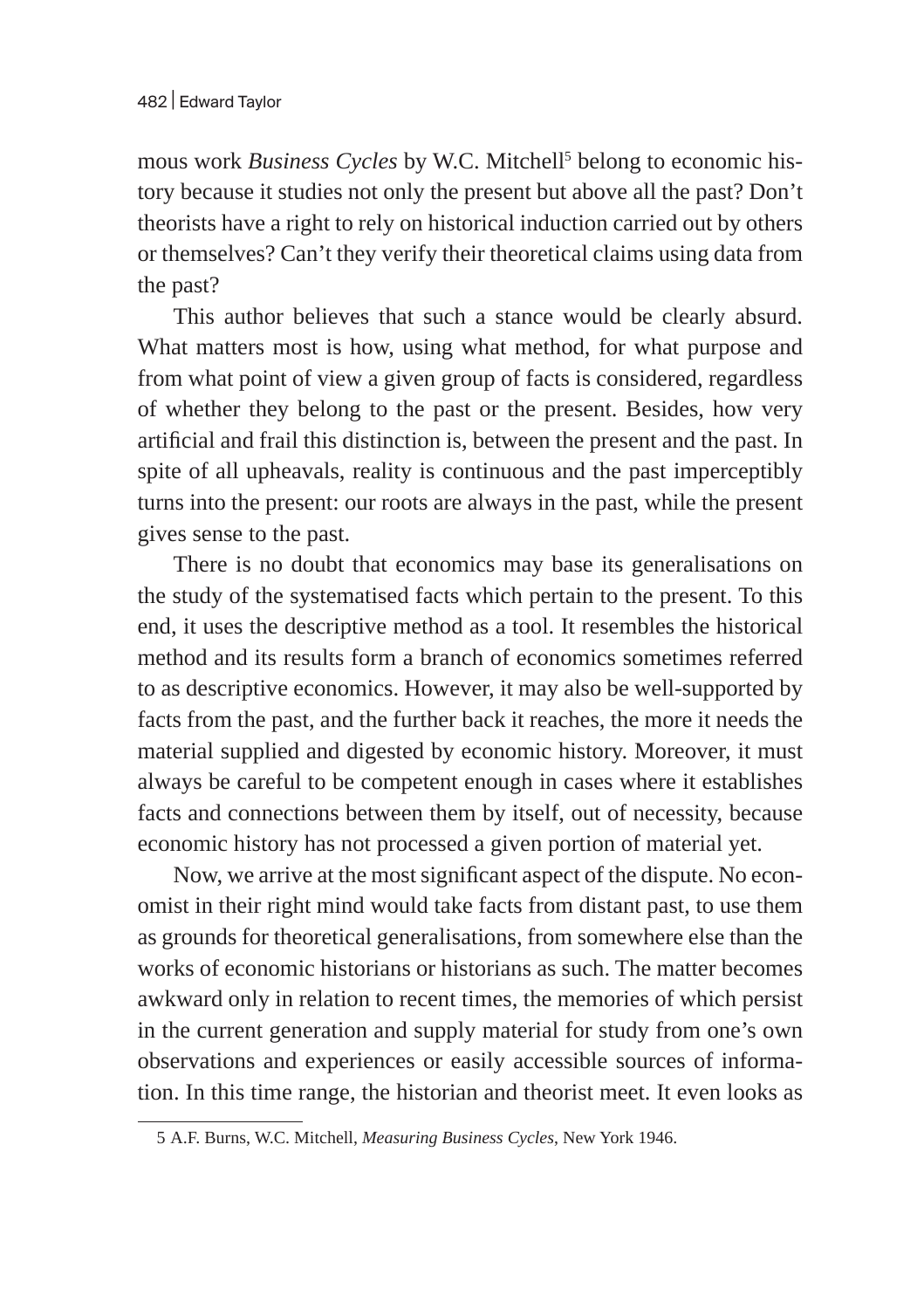if they have competed with each other since they describe and present the same material. A historian does this to record the course of events, while a theorist has to reconstruct these events and their course when the historian has not processed them or has not accounted for this aspect of phenomena that the theorist is interested in. However, a different goal is pursued by a historian and a different one by a theorist. They use different methods. The fact that they both study the same scope of facts is not only recommended and desirable but also proper.

An example will elucidate the matter for us. A great deal of interest is aroused by economic phenomena related to covering the costs of the reconstruction of the country and government expenses largely through the issuance of paper money in Poland in the period of inflation in 1919– 1927. An economic historian has a lot to work on to trace the course of economic phenomena, present attempts at a reform, their successes and failures, and policies pursued, etc. However, the same issues, after they are determined and causal connections between them are established, are of great significance for theorists. They may also determine these issues, if they have not been determined accurately enough yet, or guide them in the direction of questions they wish to investigate. One of such questions could be inflation, that is, the relationship between changes in the amount of money and the availability of credit, on the one hand, and the rates of exchange, prices, interest, entrepreneur's profit, wages, manufacturing and national income on the other. It is quite clear that historians will not do this work without appropriate education and talent. If they have them, some conclusions might be ventured, but then such historians would be acting as theorists. This kind of work calls for a theorist, but a theorist will welcome the work of a historian, supplying and interpreting facts concerning a given period. Theorists will gladly avail themselves of them but if they are not available, they must do the descriptive work on their own and tie it to theoretical investigations. The presentation and preliminary processing of material will not pose any major difficulties, owing to the availability and abundance of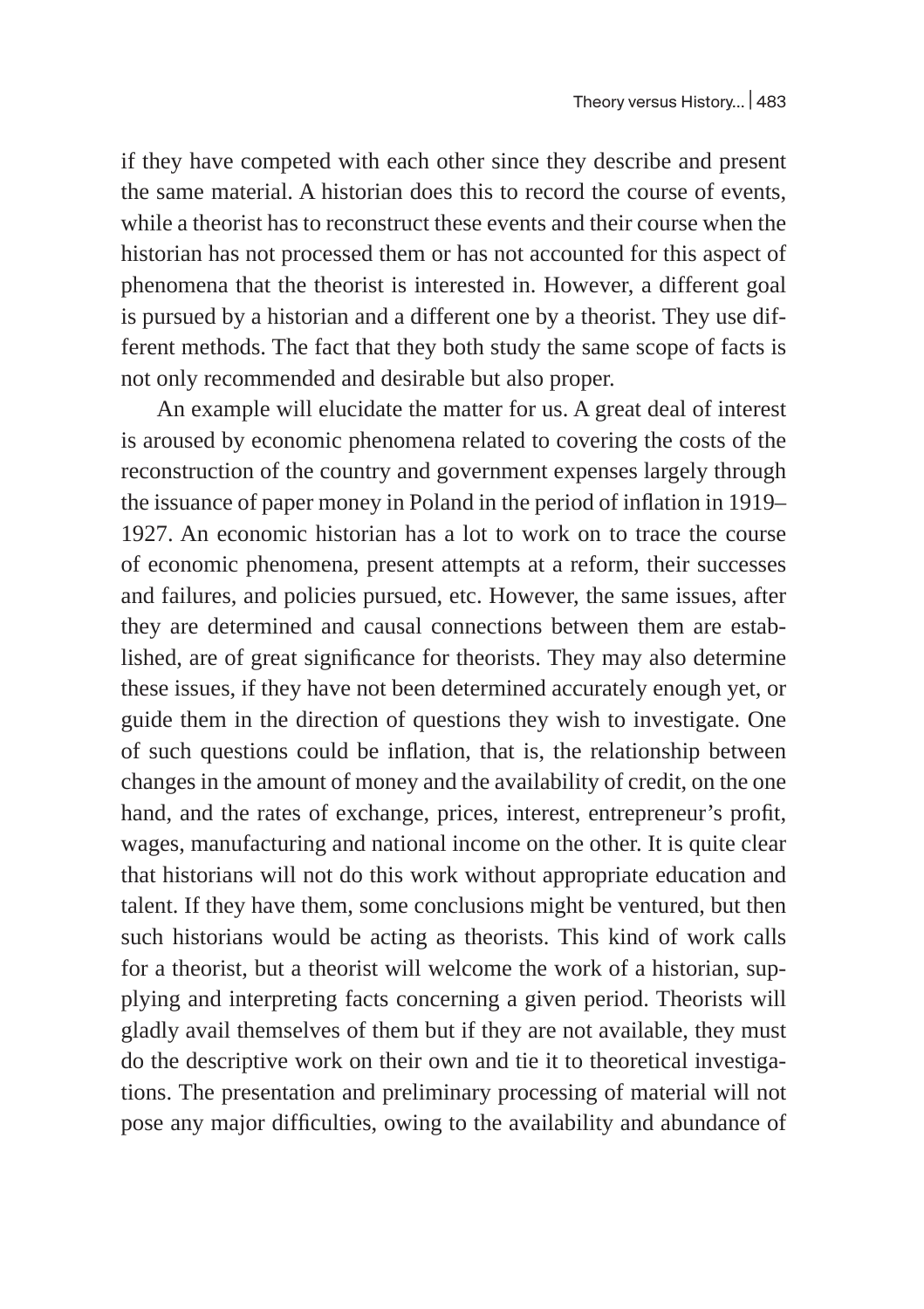sources. Thus, both a historian and a theorist may work in this area, but each pursuing a different goal and employing a different method.

Let us turn to another issue, very close to the previous one in both time and nature, namely, the course the Great Depression took in interwar Poland in 1929–1933 or even 1929–1937. What a rich and multifaceted area of research it is for a historian. However, yet more interesting, or even exciting questions arise here for an economic theorist. The analysis of the adopted economic policies – especially monetary, credit and fiscal policies – and their effectiveness, helps decide if the so-called classic policy of credit crunch and constant value of money is effective, and under what conditions, for overcoming a crisis. Alternatively, if the policy of liberal credit and directed money, aimed at full employment, is more or less effective, and if so under what conditions

An analogous problem springs to mind as a subject of investigation of paramount importance for a theorist in even more recent times, namely, the "economic miracle" in West Germany in the years following the Second World War. Do theorists have to refrain from theoretical investigations only because no historian has studied this problem? Even if a historian has studied it, in all likelihood their work will not supply a theorist with the specific information they are most interested in, because of the special question they are working on. A historian is not aware of the significance of certain pieces of information for the issue at stake. Is a theorist then to stop encroaching on the descriptive and historical study of the relevant material in such a situation? Such a stance would be narrow-minded and pedantic.

Let us stress yet once again: it is not the time range, but rather the goal and method of research that separate the research subjects of economics and economic history. It appears that the simplifications and ideas of economic historians which are inconsistent with this view, are, to some degree, a belated response to, and a relic of, a certain longpassed period in the development of economics. In it, the criticism of the principle of economy, being a foundation of generalisations in economic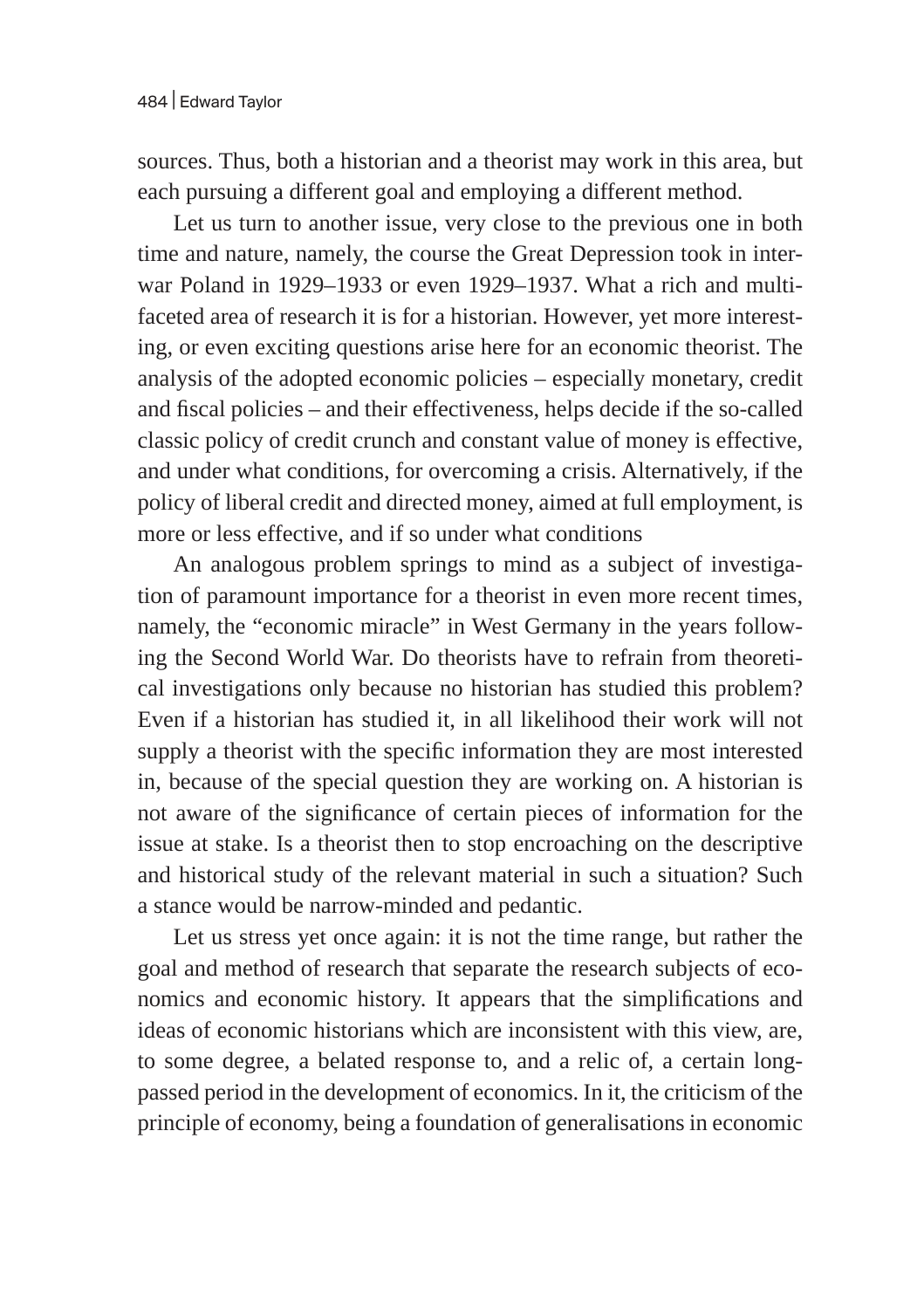theory, since it was conceived of as a motive of action, led the older German historical school to the assertion that economic laws were of a historical nature. Next, the conclusion was finally drawn that there were no theoretical economic laws whatsoever, economic theory could not exist and it should be replaced by economic history and the laws of development it formulated.

As a result, the teaching of economics morphed into the teaching of economic history and the ways of developing social economy, while chairs of economics were taken over by economic historians. Thus, Gustav F. von Schmoller, the representative of an already not so radical younger realistic historical school, excited by a dispute with Carl Menger, said loudly that at German universities, at the chairs of social economy, there was no place for abstract theorists and that positions were only available for realistic historians<sup>6</sup> (Untersuchungen über die *Methode der Sozialwissenschaften*, 1883). The rule was also extended to the history of economic thought, although by its very nature it can only be practiced successfully by an expert theorist. However, since theory was to be replaced by history, in this field, too, a theorist was to be replaced by a historian. The outcomes of this attitude were deplorable, as were the ensuing appointments to professorships. Germany paid very dearly for them. Economics soon went into decline there, almost collapsed and stopped being respected abroad. Only slowly and gradually, against great obstacles, did it recover in the 20th century. As far as practice is concerned, the catastrophic inflation in Germany after the First World War resulted to a large extent from the so-called state theory developed by G.F. Knapp, which prevailed in Germany as regards money. It was a product of the anti-theoretical Historical School of economics.

The conclusions drawn by the Historical School, in particular the older one, from the proposition on the historic nature of economic laws were completely wrong. They followed from the ambiguity of the prop-

<sup>6</sup> C. Menger, *Untersuchungen über die Methode der Sozialwissenschaften*, Leipzig 1883.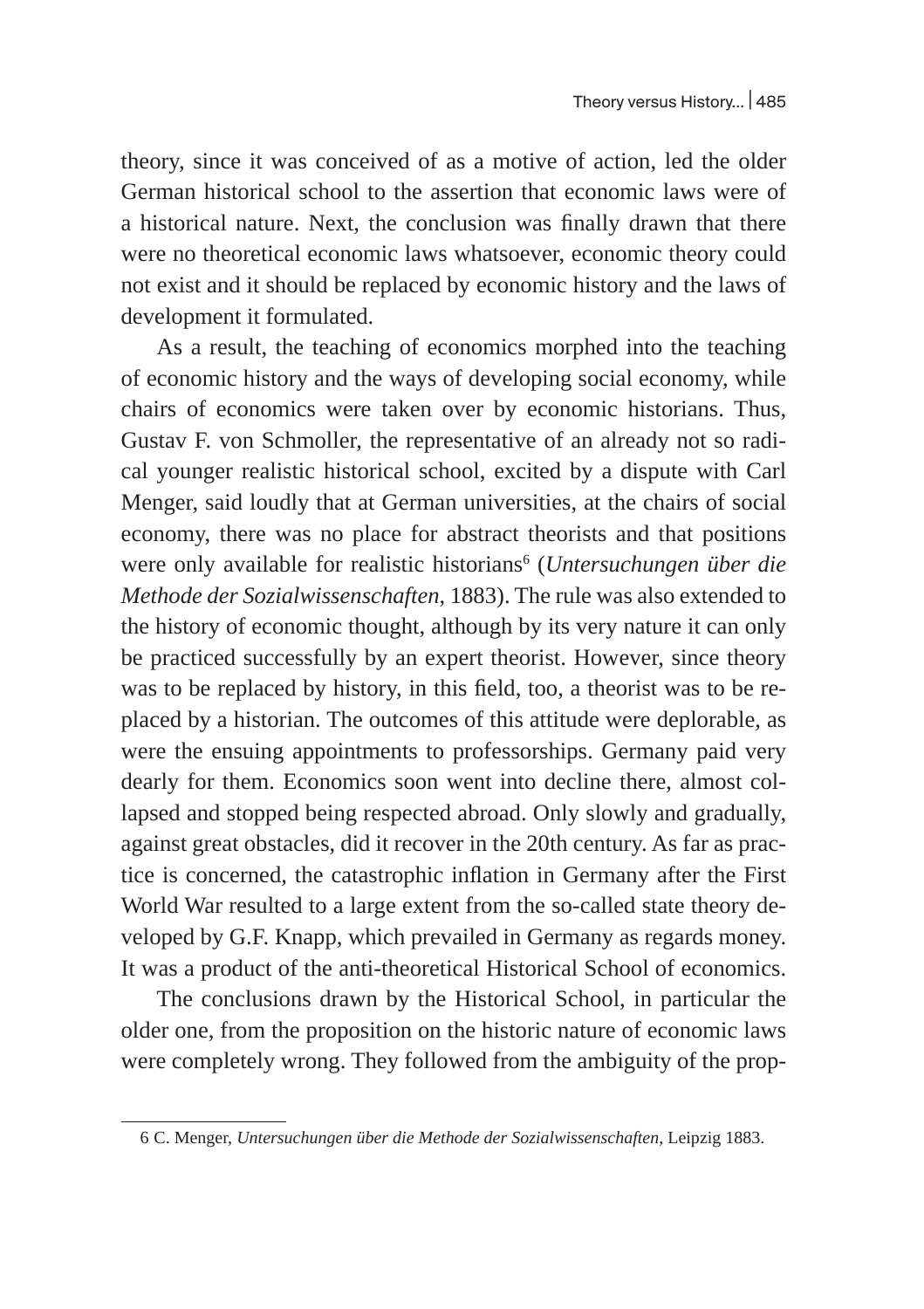osition in question. The proposition itself, properly understood and interpreted, is absolutely right and real.

It is undeniably right to say that economic laws are historically determined. Depending on the generality and universality of their assumptions, they concern some shorter or longer development periods while those that use the most general assumptions are valid in respect of several development periods or even may concern any aspect of social economy in general, admitting of some general common assumptions. The younger historical school found, because of the evolution of its views, that there existed similar, so-called "periodic" economic laws. Marxism, too, after initial misunderstandings, believes now in a similar historic nature of economic laws. It admits not only single-period, but also multi-period or "common" economic laws, as they are called by Oskar Lange.<sup>7</sup> The latter extend to "all social formations whose economic base has … common characteristics", which often makes their operation very regular. These single- or multi-period laws are theoretic and nomothetic in character. They ought to be distinguished from another understanding of the historic nature of economic laws, namely, as laws of development or laws of economic development. At this juncture, we arrive at the second question, relating to the proper distinction between the scopes of research of economics and economic history.

In essence, development laws cannot substitute for theoretical economic laws, nor may they replace them. They concern different things. The questions they are expected to answer are simply different. Their goal is to provide causal explanations of how the quantities of the economic system changed over time, accounting for their interdependence and relationships. Since what is meant here is how past phenomena changed over time, a historical approach naturally comes to mind, *prima facie* so to speak. Thus, economic historians usually believe that it is their task to make such a synthesis and discover laws of development. Many such syntheses have been made, relying on the study of the most

<sup>7</sup> O. Lange, *Ekonomia polityczna I*, Warszawa 1959, p. 65.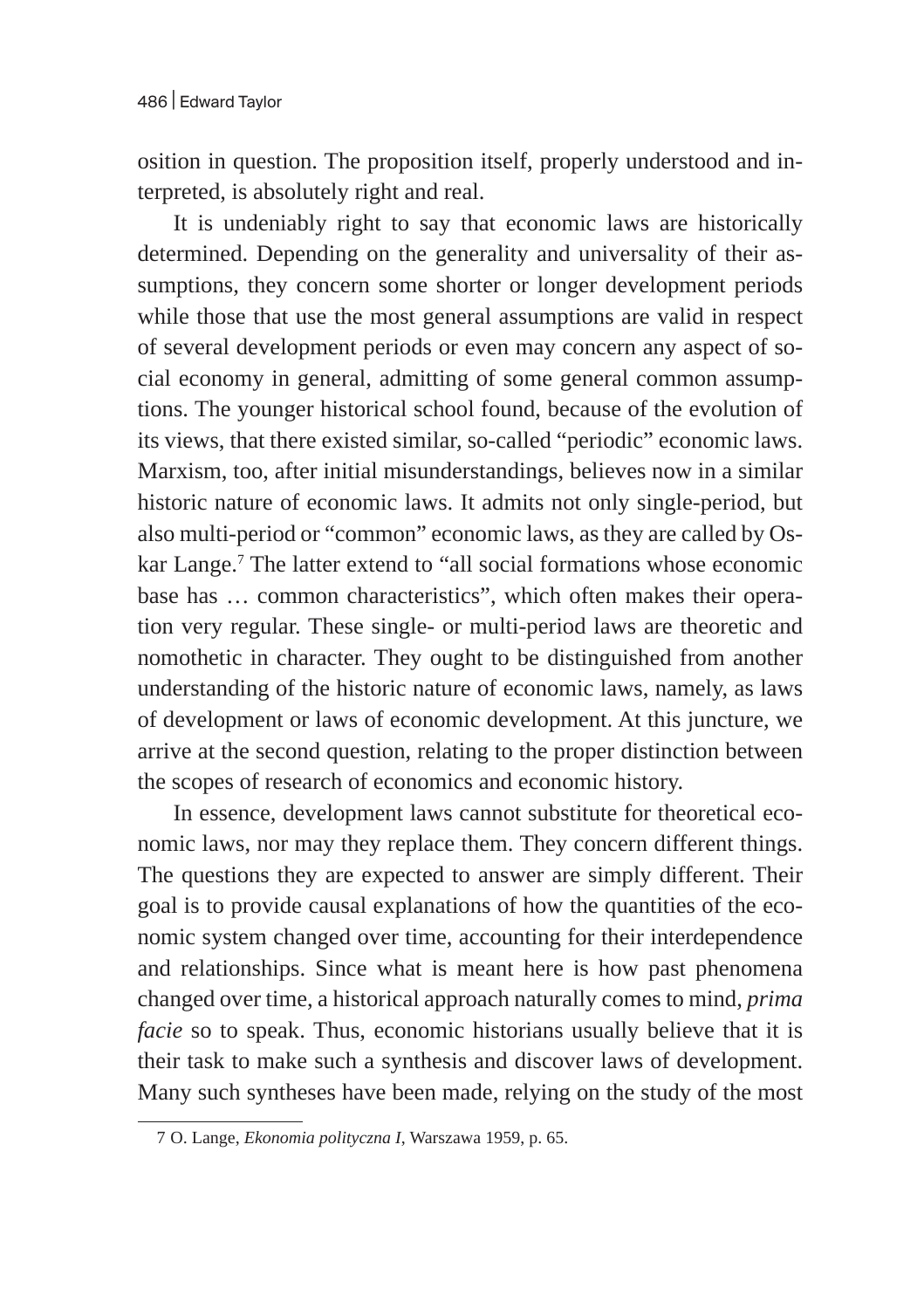important characteristics of the past and their mutual ties, and projecting the experience gathered hitherto onto the future. Though frequently very interesting and suggestive, they are as a rule are one-sided, since they suffer from a fundamental, unavoidable and inevitable defect arising from the very heart of the matter, namely the incompleteness of induction and latitude in generalisations. As a result, they easily move onto the field of philosophy of history.

However, contrary to the practice and opinions of economic historians, it is also possible to approach economic development theoretically. Not everything that has happened and occurs in time must necessarily be approached from a historical point of view. As regards the generalisations of causalities and interdependences, rather than their individual occurrence, the field is wide open for theoretical studies. Economists of the past tried to consider economic development by building its model on the basis of certain assumptions and assertions regarding the changes of and relationships between particular economic factors. Such attempts sometimes also offer a vision of the end of development. Adam Smith revealed the principal reason of changes in an economic system, namely accumulation and investment, and also another collaborative one, namely technological progress related to the division of labour. With the classical economists, who introduced the third factor of population growth, in particular David Ricardo, a clear theory of development had emerged, which was later used by Karl Marx, who advanced a consistent, comprehensive and independent theory of development. Assuming the classical construction of a diverse, not necessarily explicit connection between the changes of economic factors, John Stuart Mill suggested the possible existence of a few variously combined models of economic development.

Ultimately, all these theories encompass more than just economic phenomena, the ties between them and interdependences. They go beyond these, advancing propositions on the changes of economic factors. In some, this is conscious and deliberate, as is the case with Marxism,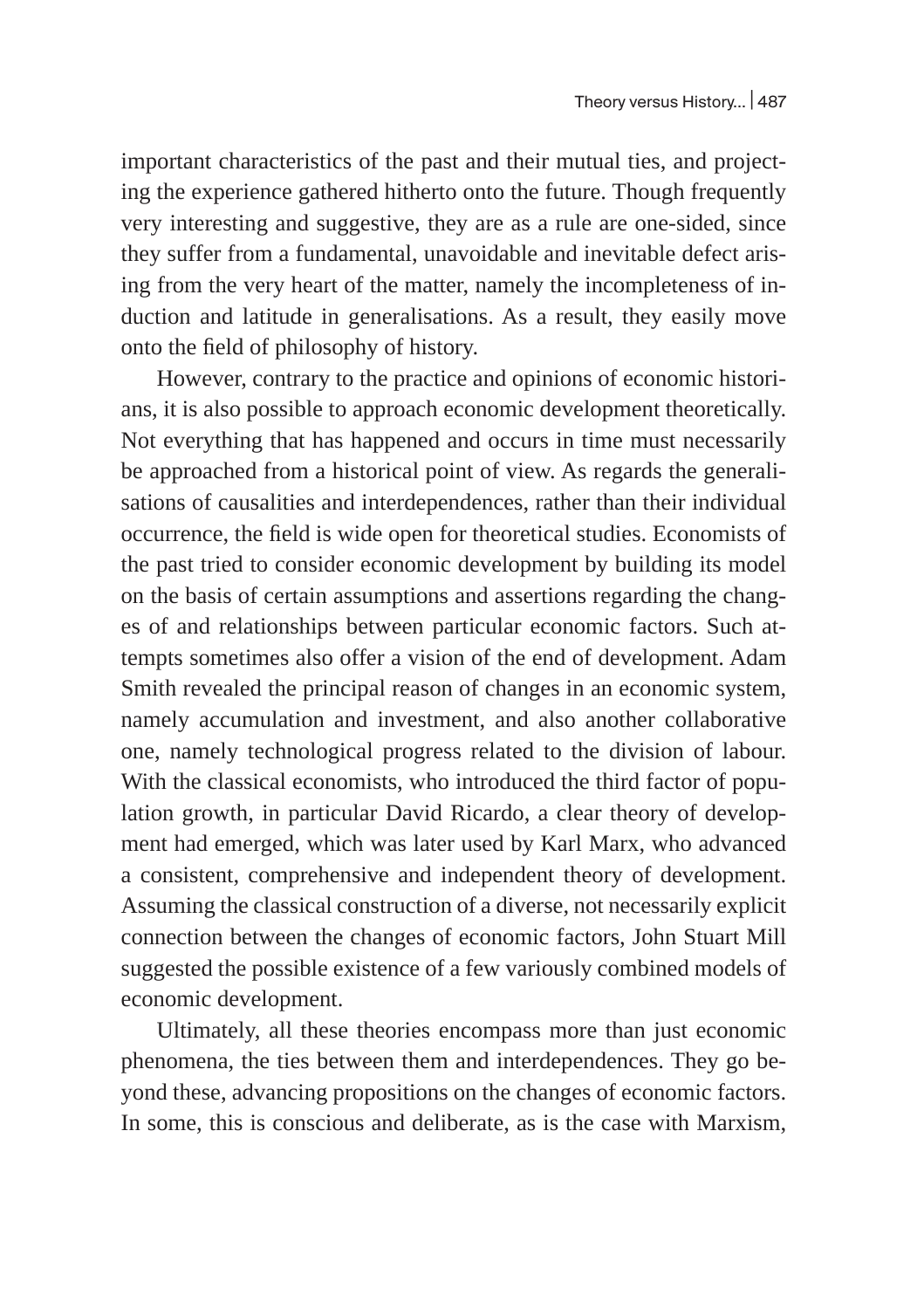which wants to give—and gives—more than a mere theory of economic life. Where this is unconscious and unintentional, an unsatisfactory distinction between historical problems, possibly even philosophical and sociological ones, and theoretic-economic ones, is to blame.

At present, there is a tendency in economics to approach from a different angle the question of changes in the quantities of an economic system. This reflects the need to make a cognitive distinction between the changes of quantities, or economic system elements, following from their interaction in movement and the changes thereof following from changes in economic factors. In that case, the analysis of one's own changes of economic factors is not necessary anymore. Research in such a limited scope is referred to with the new name of theory of growth, to distinguish it from the broader concept of economic development. The latter also encompasses economic factors being practically and in principle independent variables of an economic system. If they are brought into the equation, it becomes complicated and less comprehensible.

This stance is right and justified. The theory of economics does not have to limit itself to statics only, to the study of how dependent variables, or system elements, adjust to the movement of external independent variables that upset the balance of the former. It may and should build economic dynamics and it is the theory of growth that attempts to make economic research more dynamic in response to widespread calls. It should provide a theory of the process of changes of interrelated quantities, or economic elements, as they interact as a result of and during movement. These elements include the quantities, their growths and losses, of capital, production, consumption, investment and accumulation. Furthermore, it must be able to explain not only the mechanism of movement, but also its forms, such as cyclicity, and find out whether their causes are endogenous or possibly exogenous.

The theory of growth understood in this way has two different trends, employing two different methods. One determines simply the direction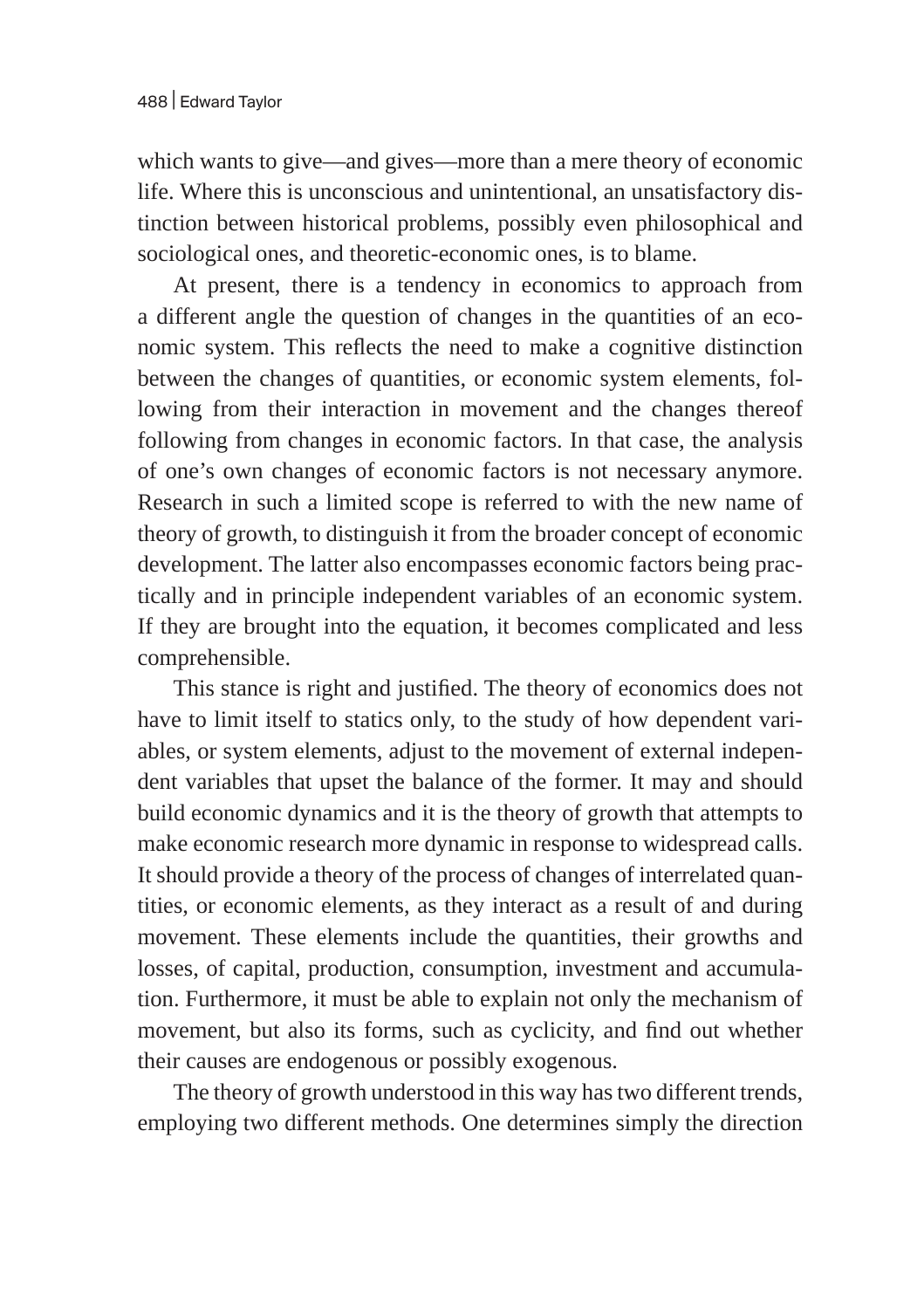and ways social economy has hitherto changed in time, and various configurations of the underlying causes. Actually, this is still a historic approach that only slightly deepens the traditional theory of development. It does not provide any insight into the mechanism of changes. This is the character of the syntheses by some economists such as W.A, Lewis, W.W. Rostow and others. The other trend closely reflects the methodological assumptions of the theory of growth. It has already produced interesting results, in the work of Michał Kalecki, R.S. Harrod, E.D. Domar and others, showing that the influence of historicism has already been shaken off. Consequently, it provides a deeper independent insight into economic phenomena and after its results are combined with the results of other studies, it is capable of providing effective guidelines for managing and planning economic life.

As can be seen from the above brief review, the introduction of the conception of alleged development laws by historicism paradoxically led in fact to the opposite effect, i.e. to the rise of a nomothetic theory of growth. This was only possible thanks to the precise and proper separation of the subjects of research of economic theory and history. The misunderstanding as to the subject of research pursued by these two branches of learning and separating them using the criterion of the time at which the studied phenomena occurred and not that of the goal and method of study, has proven to be disastrous — always and everywhere. The research in these branches must be based on correct methodological assumptions. Then, they do not get in each other's way and harmoniously collaborate for the benefit of human knowledge.

## **Literature**

Burns A.F., Mitchell W.C., *Measuring Business Cycles*, New York 1946. Fisher I., *Purchasing Power of Money. Its Determination and Relation to Credit, Interest and Crises*, New York 1920. Lange O., *Ekonomia polityczna I*, Warszawa 1959.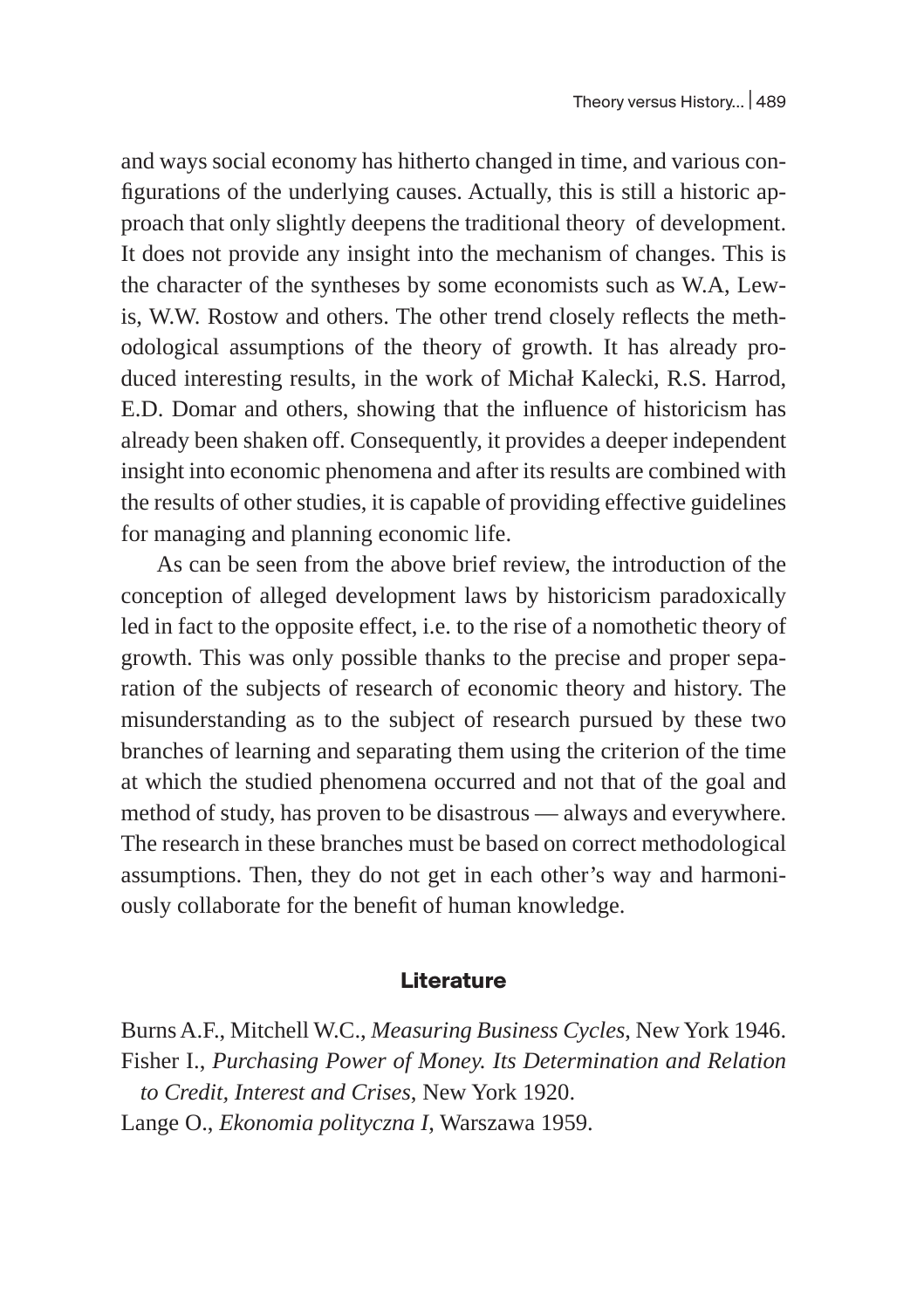Marget A.W., *The Theory of Prices*, New York 1938.

- Menger C., *Untersuchungen über die Methode der Sozialwissenschaften*, Leipzig 1883.
- Ricardo D., *The High Price of Bullion: A Proof of the Depreciation of Bank Notes*, London 1810.